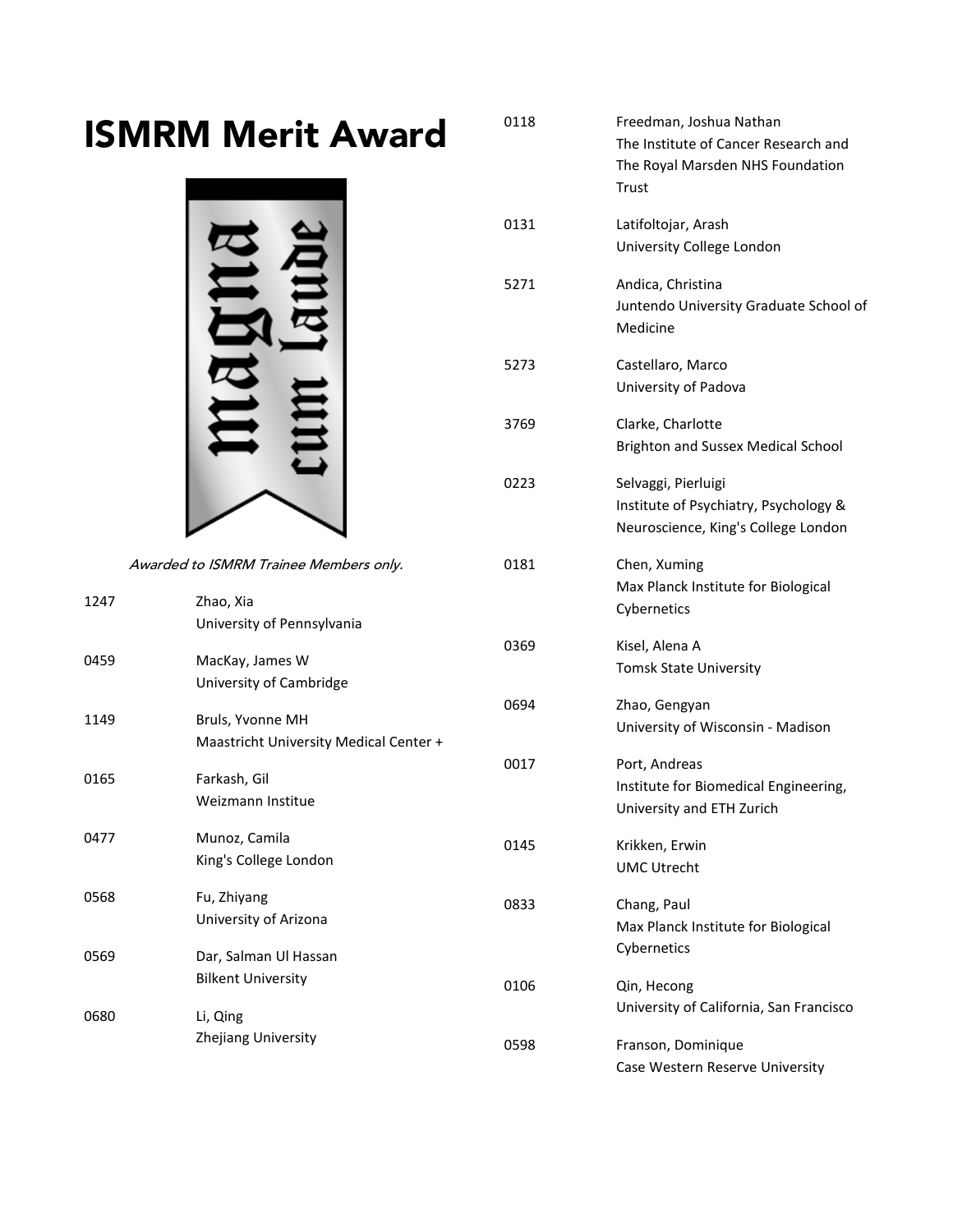| 0607 | Perkins, Stephanie L<br><b>Stanford University</b>                   | 0566 | Magrath, Patrick<br>University of California                                          |
|------|----------------------------------------------------------------------|------|---------------------------------------------------------------------------------------|
| 1095 | Chan, Ho-Fung<br>University of Sheffield                             | 0657 | Chen, Yuhua<br><b>UCLA</b>                                                            |
| 1202 | Dai, Erpeng<br>Tsinghua University                                   | 0659 | Li, Huanjie<br>Harvard Medical School, McLean<br>Hospital                             |
| 0256 | Yang, Grant<br><b>Stanford University</b>                            | 0219 | Aigner, Christoph Stefan<br>Graz University of Technology                             |
| 0918 | Bustin, Aurelien                                                     |      |                                                                                       |
|      | King's College London                                                | 0674 | Zhao, Bo<br>Athinoula A. Martinos Center for                                          |
| 0759 | Holtackers, Robert J.<br><b>Maastricht University Medical Centre</b> |      | <b>Biomedical Imaging</b>                                                             |
| 0762 | Pahwa, Shivani<br>University Hospitals Cleveland Medical             | 0816 | Hooijmans, M.T.<br>Amsterdam Medical Center                                           |
|      | Center                                                               | 0821 | Heskamp, Linda<br>Radboud university medical center                                   |
| 0765 | Hoffman, Carson Anthony<br>University of Wisconsin Madison           | 1039 | Chaudhari, Akshay S                                                                   |
| 0359 | Weingärtner, Sebastian                                               |      | <b>Stanford University</b>                                                            |
|      | University of Minnesota                                              | 1042 | Wengler, Kenneth T<br><b>Stony Brook University</b>                                   |
| 0363 | Seemann, Felicia<br>Lund University                                  | 1045 | Cervantes, Barbara<br>Interventional and Diagnostic                                   |
| 0366 | Ruh, Alexander<br>Northwestern University                            |      | Radiology, Technical University of<br>Munich                                          |
| 0684 | Sandino, Christopher M.<br><b>Stanford University</b>                | 0619 | Nassirpour, Sahar<br>Max Planck Institute for Biological                              |
| 0287 | Gorodezky, Margarita                                                 |      | Cybernetics                                                                           |
|      | Royal Brompton Hospital                                              | 0903 | Syeda, Warda Taqdees<br>The University of Melbourne                                   |
| 0913 | Zhu, Chengcheng<br>University of California, San Francisco           | 0188 | Brammerloh, Malte David                                                               |
| 2925 | Andelovic, Kristina                                                  |      | Leipzig University                                                                    |
| 0564 | University Hospital Wuerzburg<br>Johns, Christopher S                | 0780 | Najac, Chloe<br>University of California San Francisco                                |
|      | The University of Sheffield                                          | 0389 | Chu, Ying-Hua<br>Medical Center University of Freiburg,<br><b>Faculty of Medicine</b> |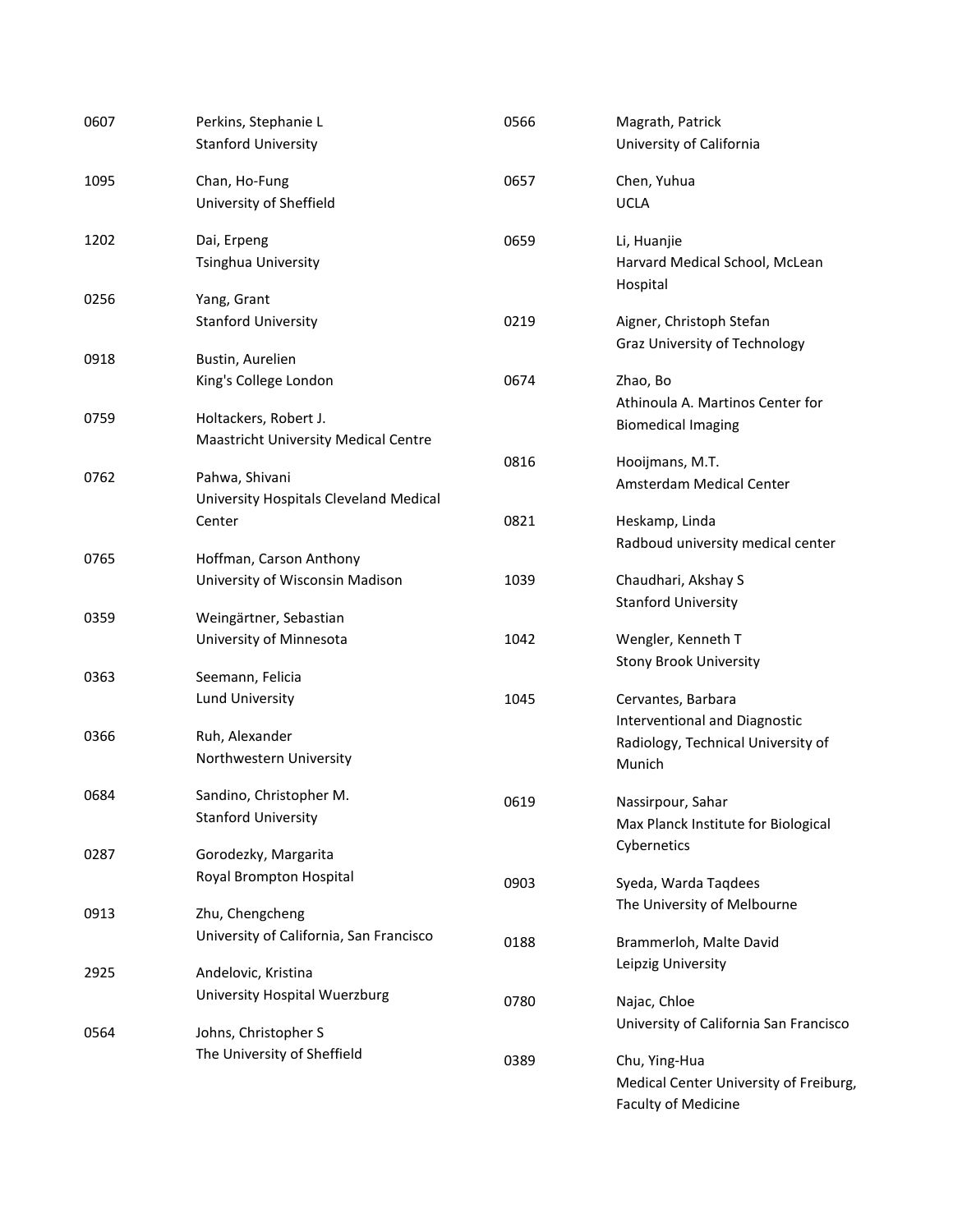| 1009 | Wong, Eddie C.                      | 0534 | Froidevaux, Romain                                           |
|------|-------------------------------------|------|--------------------------------------------------------------|
|      | The University of Hong Kong         |      | ETH Zurich and University of Zurich                          |
| 1011 | Xu, Augix Guohua                    | 0410 | Jiang, Shanshan                                              |
|      | Zhejiang University                 |      | Zhujiang Hospital, Southern Medical<br>University            |
| 1012 | Cao, Jiayue                         |      |                                                              |
|      | <b>Purdue University</b>            | 0494 | Rivera-Rivera, Leonardo A<br>University of Wisconsin-Madison |
| 0156 | Cao, Jiayue Cherry                  |      |                                                              |
|      | <b>Purdue University</b>            | 2166 | Spann, Stefan Manfred                                        |
|      |                                     |      | Graz University of Technology                                |
| 4712 | Zhang, Yang                         |      |                                                              |
|      | University of California            | 0275 | Wespi, Patrick<br>University and ETH Zurich                  |
| 0996 | Savic, Dragana                      |      |                                                              |
|      | University of Oxford                | 0277 | Grist, James T.                                              |
| 0446 | Young, Liam AJ                      |      | University of Cambridge                                      |
|      | University of Oxford                | 1251 | Khalifé, Maya                                                |
|      |                                     |      | Institut du Cerveau et de la Moelle                          |
| 0021 | Winkler, Simone Angela              |      | Epinière (ICM)                                               |
|      | <b>Stanford University</b>          |      |                                                              |
|      |                                     | 1255 | Hundshammer, Christian                                       |
| 0240 | Hectors, Stefanie                   |      | Technical University Munich, Klinikum                        |
|      | Icahn School of Medicine at Mount   |      | rechts der Isar                                              |
|      | Sinai                               |      |                                                              |
| 1177 | Yamin, Ghiam                        | 0978 | Schmid, Sophie                                               |
|      | University of California, San Diego |      | Leiden University Medical Center                             |
|      |                                     | 0225 | Mullier, Emeline                                             |
| 0080 | Keerthivasan, Mahesh Bharath        |      | Lausanne University Hospital (CHUV)                          |
|      | University of Arizona               |      |                                                              |
|      |                                     | 0927 | Battiston, Marco                                             |
| 0963 | Kammerman, Jeff                     |      | University College London                                    |
|      | University of Wisconsin, Madison    |      |                                                              |
| 0722 | Ye, Zezhong                         | 0452 | Blanc, Jordy                                                 |
|      | Washington University School of     |      | Centre de Résonance Magnétique des                           |
|      | Medicine                            |      | Systèmes Biologiques UMR 5536                                |
|      |                                     | 0746 | Kong, Hanjing                                                |
| 0409 | Zhang, Shu                          |      | Peking University                                            |
|      | UT Southwestern Medical Center      |      |                                                              |
|      |                                     | 0037 | Anaby, Debbie                                                |
| 0474 | Koundinyan, Srivathsan Prabu        |      | Cardiff University                                           |
|      | <b>Stanford University</b>          | 1201 |                                                              |
| 1018 | Körzdörfer, Gregor                  |      | Zhang, Qinwei<br><b>Academical Medical Center</b>            |
|      | Siemens Healthcare GmbH             |      |                                                              |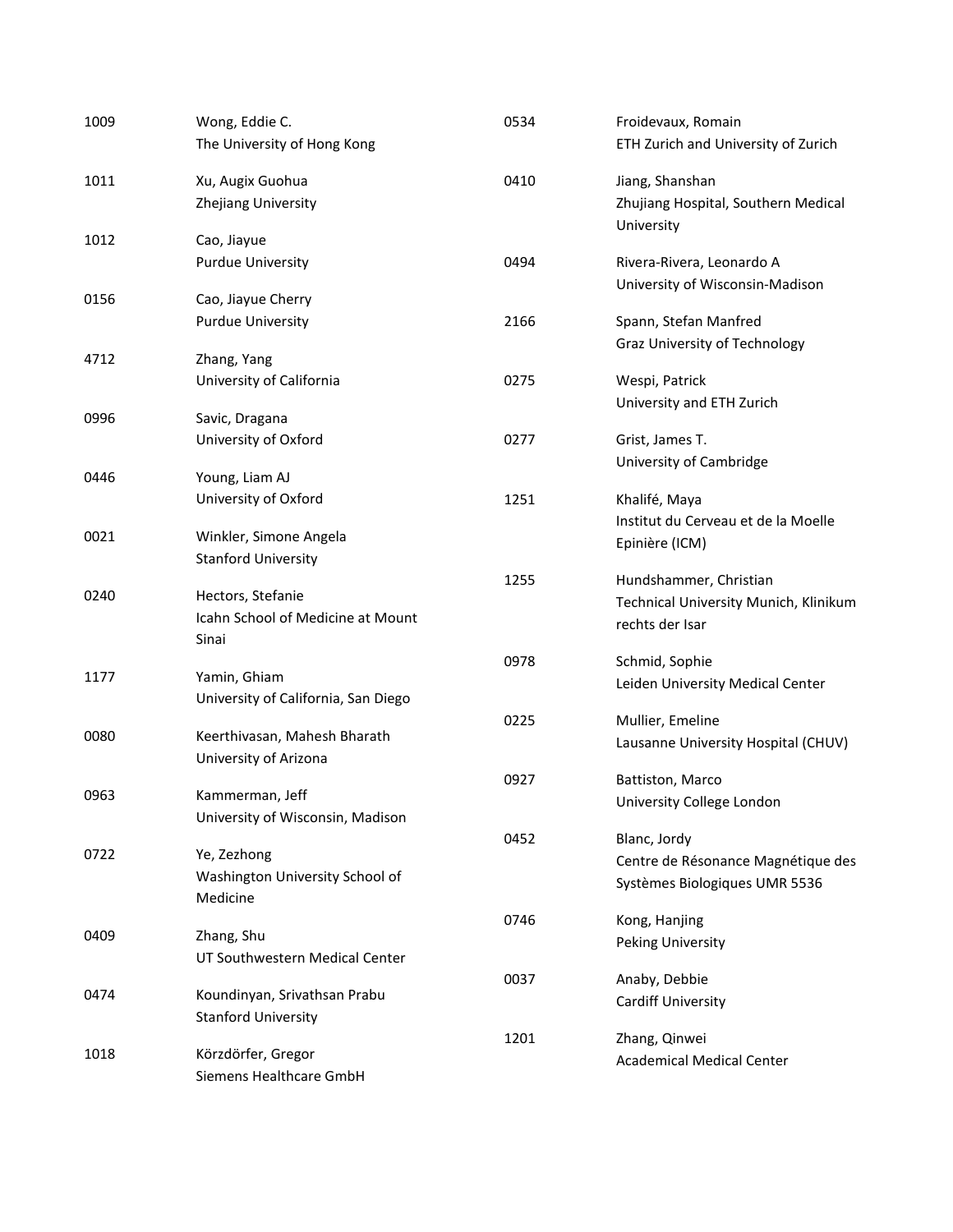| 1207 | Wang, Fuyixue<br>Massachusetts General Hospital                                                                      | 5272 | Elkady, Ahmed M.<br>University of Alberta                             |
|------|----------------------------------------------------------------------------------------------------------------------|------|-----------------------------------------------------------------------|
| 0733 | Jacquesson, Timothée<br>University of Lyon                                                                           | 4806 | Hara, Shoko<br>Tokyo Medical and Dental University                    |
| 0734 | Grisot, Giorgia<br>Massachusetts Institute of Technology                                                             | 4964 | Hamaide, Julie<br>Bio-Imaging Lab, University of Antwerp              |
| 0465 | Liao, Congyu<br>Zhejiang University                                                                                  | 3645 | Deistung, Andreas<br>Jena University Hospital                         |
| 0466 | Grussu, Francesco<br>University College London                                                                       | 0317 | Clarke, William T<br>University of Oxford                             |
| 0220 | Pfister, Julian<br>Fraunhofer Development Center X-ray                                                               | 0183 | Dolui, Sudipto<br>University of Pennsylvania                          |
| 0032 | Technology (EZRT)<br>Walheim, Jonas                                                                                  | 0186 | Suzuki, Yuriko<br>Leiden University Medical Center                    |
| 0676 | <b>ETH Zurich</b><br>Virtue, Patrick<br>University of California, Berkeley                                           | 0423 | Lee, Hansol<br>Ulsan National Institute of Science and<br>Technology  |
| 0250 | Shin, Peter J<br>University of California, San Francisco                                                             | 0503 | Manning, Kathryn Y.<br><b>Western University</b>                      |
| 0262 | Heule, Rahel<br>Division of Radiological Physics,<br>Department of Radiology, University of<br><b>Basel Hospital</b> | 0510 | Lin, Tsen-Hsuan (Abby)<br>Washington University School of<br>Medicine |
| 1127 | Schmidt, Simon<br>German Cancer Research Center (DKFZ)                                                               | 0957 | Onyewadume, Louisa<br>Case Western Reserve University                 |
| 1017 | Cao, Xiaozhi<br>Zhejiang University                                                                                  | 0962 | Ye, Zezhong<br>Washington University School of<br>Medicine            |
| 0378 | Pawar, Kamlesh<br>Monash University                                                                                  | 0932 | Deh, Kofi<br>Weill Cornell Medicine                                   |
| 0642 | Lottner, Thomas<br>Medical Center - University of Freiburg,<br>Faculty of Medicine, University of                    | 1216 | Iraji, Armin<br>The Mind Research Network                             |
|      | Freiburg                                                                                                             | 0487 | Lindenholz, Arjen<br><b>UMC Utrecht</b>                               |
| 0016 | Cuthbertson, Jonathan D.<br>Duke University                                                                          | 1972 | Poirion, Emilie<br>Institut du Cerveau et de la Moelle                |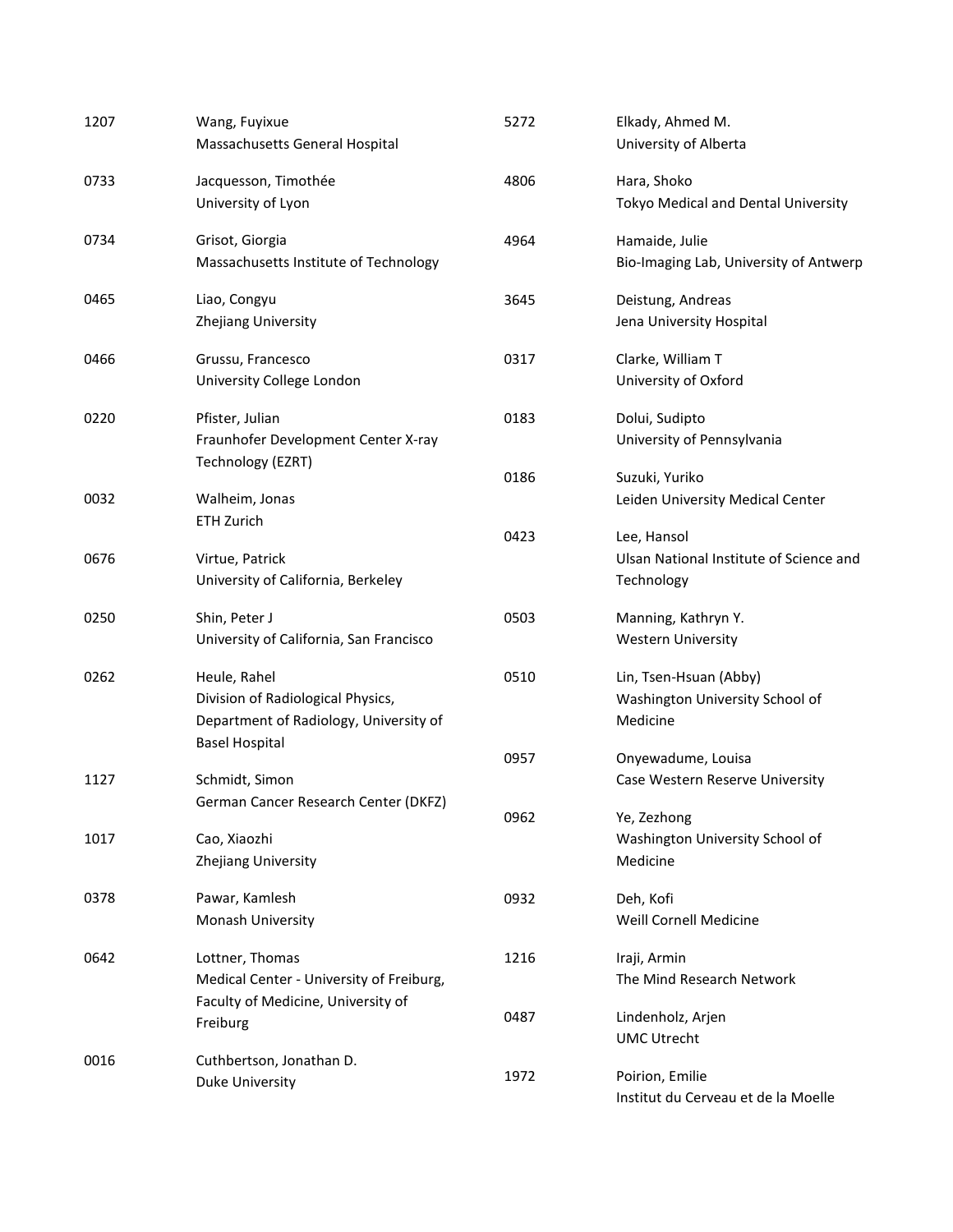|      | épinière (ICM), Inserm U 1127, CNRS         | 1169 | Navest, Robin J.M.                      |
|------|---------------------------------------------|------|-----------------------------------------|
|      | UMR 7225, Sorbonne Universités,             |      | <b>UMC Utrecht</b>                      |
|      | UPMC Univ Paris 06 UMR S 1127               |      |                                         |
|      |                                             | 0675 | Coristine, Andrew J                     |
| 0122 | Parent, Maxime                              |      | University Hospital (CHUV) / University |
|      | Yale University                             |      | of Lausanne (UNIL)                      |
| 0805 | Cao, Jianbo                                 | 0247 | Chitiboi, Teodora                       |
|      | University of Pennsylvania                  |      | New York University School of           |
|      |                                             |      | Medicine                                |
| 0632 | Yang, Donghan Mo                            |      |                                         |
|      | UT Southwestern Medical Center              | 0385 | Cousin, Samuel F.                       |
|      |                                             |      | Weizmann Institute of Science           |
| 0411 | Smith, Alex K.                              |      |                                         |
|      | University of Oxford                        | 1003 | van Niekerk, Adam M.J.                  |
| 0413 | Ray, Kevin J                                |      | University of Cape Town                 |
|      | University of Oxford                        | 0024 | Woo, Myung Kyun                         |
|      |                                             |      | Center for Magnetic Resonance           |
| 0190 | Yoon, Jaeyeon                               |      | Research                                |
|      | Seoul National University                   |      |                                         |
|      |                                             | 0834 | Topfer, Ryan                            |
| 0786 | Mchinda, Samira                             |      | Polytechnique Montreal                  |
|      | Aix Marseille Univ, CNRS, CRMBM             |      |                                         |
|      |                                             | 4558 | Yadav, Brijesh Kumar                    |
| 0908 | Starke, Ludger                              |      | Wayne State University                  |
|      | Berlin Ultrahigh Field Facility (B.U.F.F.), |      |                                         |
|      | Max Delbrueck Center for Molecular          | 0993 | Zhang, Yang                             |
|      | Medicine in the Helmholtz Association       |      | University of California                |
| 0664 | Kuestner, Thomas                            | 1185 | Armstrong, Tess                         |
|      | University Hospital of Tuebingen            |      | University of California Los Angeles    |
| 0428 | Zeng, David Y                               | 0096 | Zaric, Olgica                           |
|      | <b>Stanford University</b>                  |      | Medical University of Vienna            |
| 0430 | Kuestner, Thomas                            | 0160 | Považan, Michal                         |
|      | University Hospital of Tuebingen            |      | Russell H. Morgan Department of         |
|      |                                             |      | Radiology and Radiological Science, The |
| 0433 | Roberts, Thomas A                           |      | Johns Hopkins University, School of     |
|      | University College London                   |      | Medicine                                |
| 0438 | Zhu, Bo                                     | 0624 | Niess, Fabian                           |
|      | Athinoula A. Martinos Center for            |      | Medical University of Vienna            |
|      | Biomedical Imaging, Massachusetts           |      |                                         |
|      | <b>General Hospital</b>                     | 1154 | Heckova, Eva                            |
|      |                                             |      | Medical University of Vienna            |
| 0065 | Dispenza, Nadine Luedicke                   |      |                                         |
|      | Yale University                             |      |                                         |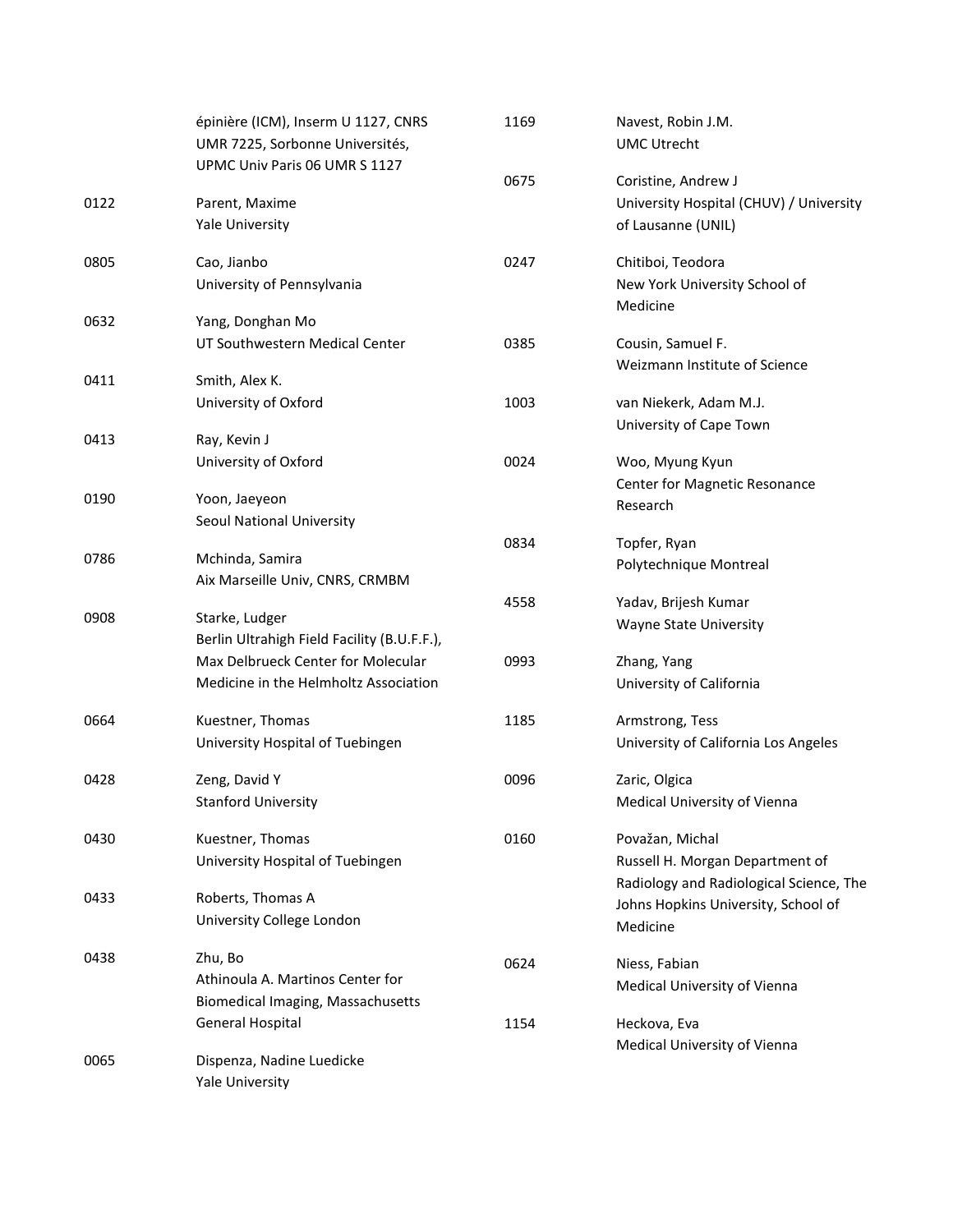| 0536 | Schneider, Manuel                      |      |                                                |
|------|----------------------------------------|------|------------------------------------------------|
|      | Friedrich-Alexander-Universität        |      |                                                |
|      | Erlangen-Nürnberg                      |      |                                                |
| 0558 | Schuppert, Mark                        | 0870 | Huber, Laurentius                              |
|      | Max Planck Institute for Biological    |      | <b>NIMH</b>                                    |
|      | Cybernetics                            |      |                                                |
|      |                                        | 1110 | Walton, Lindsay                                |
| 0417 | Zhou, Zhengwei                         |      | <b>Biomedical Research Imaging Center</b>      |
|      | Cedars-Sinai Medical Center            |      | and Department of Neurology,                   |
| 0791 | Filo, Shir                             |      | University of North Carolina at Chapel<br>Hill |
|      | The Edmond and Lily Safra Center for   |      |                                                |
|      | Brain Science, The Hebrew University   | 1117 | Paasonen, Jaakko                               |
|      | of Jerusalem                           |      | University of Eastern Finland                  |
|      |                                        |      |                                                |
| 0495 | Doucette, Jonathan                     | 4982 | Lin, Tsen-Hsuan (Abby)                         |
|      | University of British Columbia         |      | Washington University School of                |
|      |                                        |      | Medicine                                       |
| 0767 | Auger, Daniel                          |      |                                                |
|      | University of Virginia                 | 3602 | Lim, Chantelle                                 |
|      |                                        |      | University of Rochester                        |
| 0362 | Yang, Hsin-Jung                        |      |                                                |
|      | <b>Cedars Sinai Medical Center</b>     | 3606 | Ma, Samantha J                                 |
| 1094 | Veraart, Jelle                         |      | University of Southern California              |
|      |                                        |      |                                                |
|      | NYU School of Medicine                 | 0976 | Klinkmueller, Peter                            |
| 0133 | Bonet-Carne, Elisenda                  |      | Johns Hopkins University                       |
|      | University College London              | 0846 | Ouyang, Minhui                                 |
|      |                                        |      | Children's Hospital of Philadelphia            |
| 0136 | Shao, Xiali                            |      |                                                |
|      | Peking Union Medical College Hospital, | 0184 | Shao, Xingfeng                                 |
|      | Peking Union Medical College and       |      | Laboratory of FMRI Technology (LOFT),          |
|      | Chinese Academy of Medical Sciences    |      | Mark & Mary Stevens Neuroimaging               |
|      |                                        |      | and Informatics Institute, Keck School         |
| 0039 | Wasserthal, Jakob                      |      | of Medicine, University of Southern            |
|      | German Cancer Research Center (DKFZ)   |      | California                                     |
| 1204 | Dong, Zijing                           | 0603 | Liu, Xiaoyang                                  |
|      | Tsinghua University                    |      | Johns Hopkins University                       |
|      |                                        |      |                                                |
| 0253 | Tax, Chantal M.W.                      | 3360 | Palmer, Olivia R                               |
|      | <b>Cardiff University</b>              |      | University of Michigan                         |
|      |                                        |      |                                                |
| 1029 | Wengler, Kenneth T                     | 0766 | Mandava, Sagar                                 |
|      | <b>Stony Brook University</b>          |      | University of Arizona                          |
| 1559 | Jeurissen, Ben                         | 0768 | Zhu, Yanjie                                    |
|      | University of Antwerp                  |      | Shenzhen Institutes of Advanced                |
|      |                                        |      |                                                |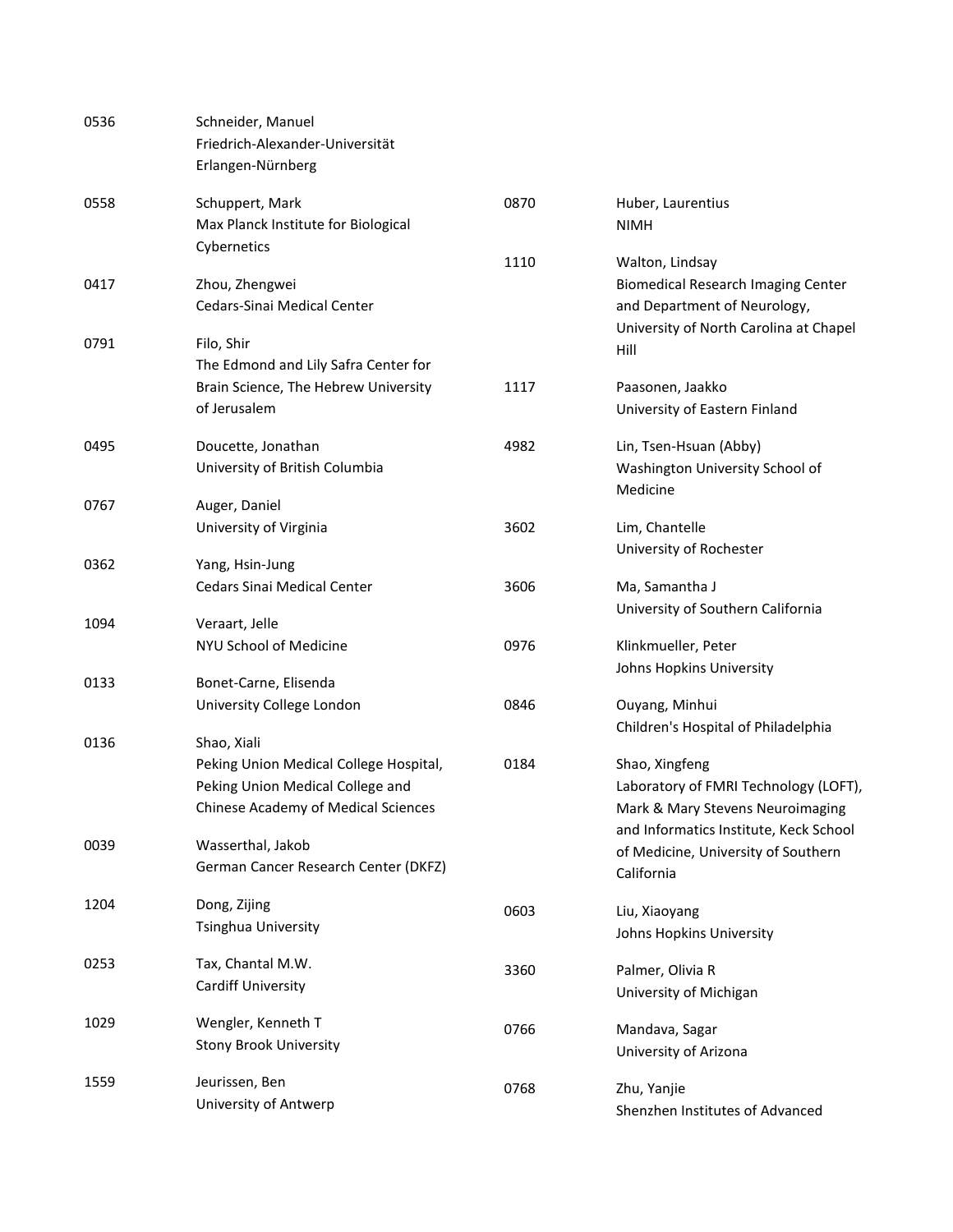|      | Technology, Chinese Academy of        | 0341 | Kogan, Feliks                         |
|------|---------------------------------------|------|---------------------------------------|
|      | <b>Sciences</b>                       |      | <b>Stanford University</b>            |
| 0377 | Zhang, Na                             | 0199 | Lehtovirta, Sami                      |
|      | Shenzhen Institutes of Advanced       |      | University of Oulu                    |
|      | Technology, Chinese Academy of        |      |                                       |
|      | <b>Sciences</b>                       | 1243 | Baum, Thomas                          |
|      |                                       |      | Department of Neuroradiology,         |
| 0686 | Macdonald, Jacob A                    |      | <b>Technical University of Munich</b> |
|      | University of Wisconsin - Madison     |      |                                       |
|      |                                       | 0347 | Chaudhari, Akshay S                   |
| 4594 | Jiang, Kai                            |      | <b>Stanford University</b>            |
|      | Mayo Clinic                           |      |                                       |
|      |                                       | 0126 | Zhu, Zihan                            |
| 4465 | Tahir, Bilal A.                       |      | <b>UCSF</b>                           |
|      | University of Sheffield               | 0551 | Kim, Ki Hwan                          |
| 4736 | Bradley, Chris R                      |      | Korea Advanced Institute of Science & |
|      |                                       |      |                                       |
|      | University of Nottingham              |      | Technology (KAIST)                    |
| 0129 | Shahrouki, Puja                       | 0785 | Shin, Hyeong-Geol                     |
|      | David Geffen School of Medicine at    |      | Seoul National University             |
|      | <b>UCLA</b>                           |      |                                       |
|      |                                       | 4078 | Martinez, Jessica A.                  |
| 1077 | Zhu, Xucheng                          |      | <b>UCLA</b>                           |
|      | UCSF&UC Berkeley                      |      |                                       |
|      |                                       | 0640 | Malzacher, Matthias                   |
| 0964 | Couch, Marcus J.                      |      | <b>Heidelberg University</b>          |
|      | The Hospital for Sick Children        | 0644 | Silemek, Berk                         |
|      |                                       |      | <b>Bilkent University</b>             |
| 0965 | Tafti, Sina                           |      |                                       |
|      | University of Virginia                | 0296 | Yetisir, Filiz                        |
| 1270 | Lu, Kun-Han                           |      | Boston Children's Hospital            |
|      | <b>Purdue University</b>              |      |                                       |
|      |                                       | 0299 | Teixeira, J. Nuno                     |
| 0094 | Ding, Jie                             |      | King's College London                 |
|      | <b>Stony Brook University</b>         |      |                                       |
|      |                                       | 1453 | Stijnman, Peter R.S.                  |
| 0095 | Ianniello, Carlotta                   |      | Center for Image Sciences, UMC        |
|      | Center for Advanced Imaging           |      | Utrecht                               |
|      | Innovation and Research (CAI2R) and   |      |                                       |
|      | Center for Biomedical Imaging,        | 0653 | Bernier, Michaël                      |
|      |                                       |      | Université de Sherbrooke              |
| 2511 | Weidlich, Dominik                     |      |                                       |
|      | <b>Technical University of Munich</b> | 0665 | Luque Laguna, Pedro Angel             |
|      |                                       |      | King's College London                 |
| 2608 | Zhu, Ante                             | 0933 | Mandava, Sagar                        |
|      | University of Wisconsin-Madison       |      | University of Arizona                 |
|      |                                       |      |                                       |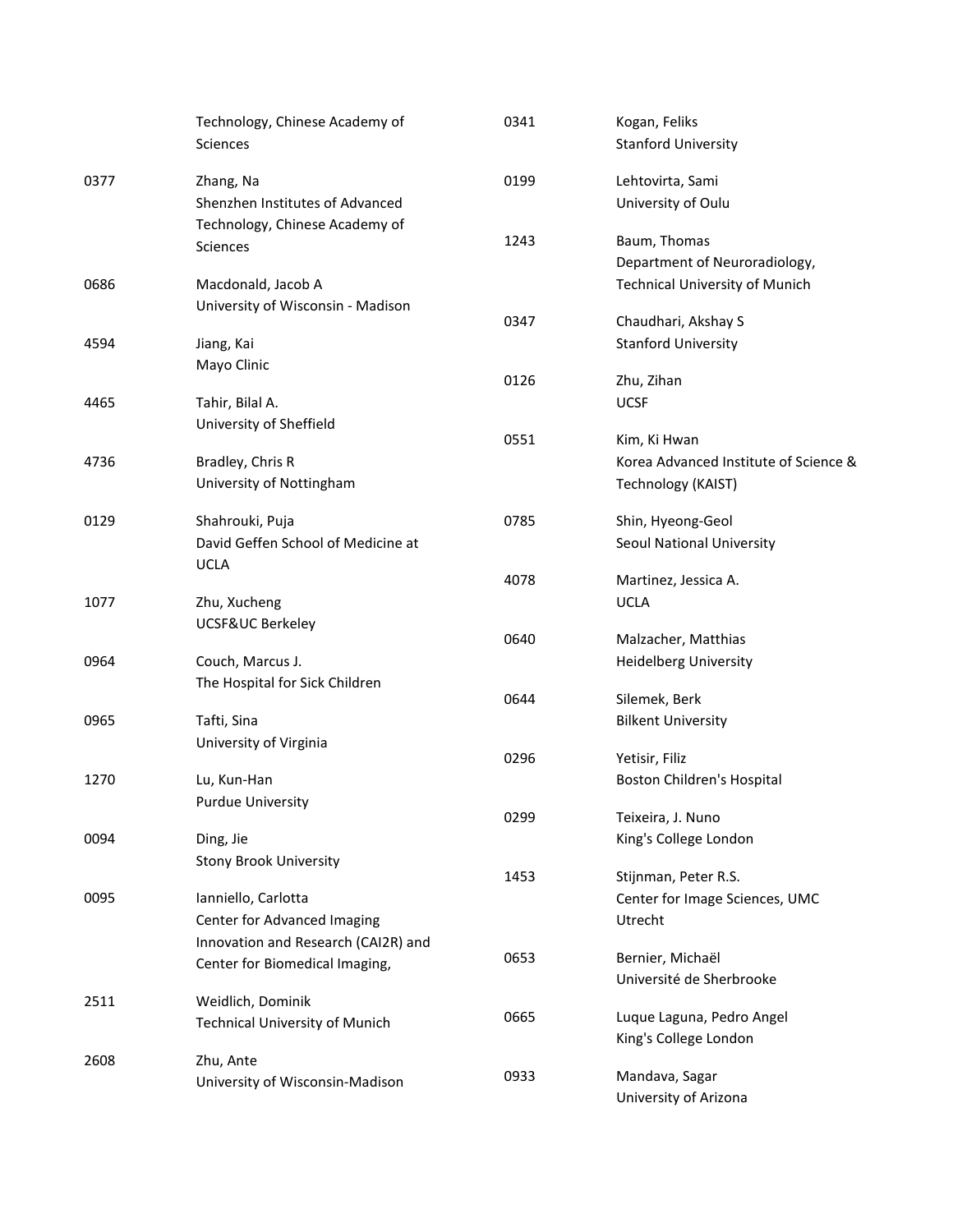| 0263 | Yu, Fang Frank<br>Athinoula A. Martinos Center for | 4799 | Orita, Erika<br>Nippon Medical School                                  |
|------|----------------------------------------------------|------|------------------------------------------------------------------------|
|      | <b>Biomedical Imaging</b>                          |      |                                                                        |
| 1129 | Bollmann, Steffen                                  | 3178 | Jorge, João<br>École Polytechnique Fédérale de                         |
|      | The University of Queensland                       |      | Lausanne                                                               |
|      |                                                    |      |                                                                        |
| 1020 | Liao, Congyu                                       | 4966 | Uematsu, Akiko                                                         |
|      | Zhejiang University                                |      | Keio University School of Medicine                                     |
| 1021 | Bao, Qingjia                                       | 4967 | Tosh, Nathan                                                           |
|      | Weizmann Institute of Science                      |      | <b>Translational Research Institute</b>                                |
| 1023 | Rieger, Benedikt                                   | 4968 | Bertalan, Gergely                                                      |
|      | <b>Heidelberg University</b>                       |      | Charité - University Medicine Berlin                                   |
| 1024 | Tung, Yi-Hang                                      | 4970 | Chao, Kun-I                                                            |
|      | Otto-von-Guericke-University                       |      | National Tsing Hua University                                          |
|      | Magdeburg                                          |      |                                                                        |
|      |                                                    | 4973 | Severo, Frederico                                                      |
| 2818 | Wang, Yajie                                        |      | Champalimaud Centre for the                                            |
|      | Center for Biomedical Imaging                      |      | Unknown                                                                |
|      | Research, School of Medicine, Tsinghua             | 4974 | Lee, Dong-Hoon                                                         |
|      | University                                         |      | The University of Sydney                                               |
| 0026 | Shchelokova, Alena                                 |      |                                                                        |
|      | <b>ITMO University</b>                             | 4983 | Lin, Tsen-Hsuan (Abby)                                                 |
|      |                                                    |      | Washington University School of                                        |
| 1158 | Hesketh, Richard L                                 |      | Medicine                                                               |
|      | University of Cambridge                            | 3651 | Lin, Ting-Chun                                                         |
| 1161 | Zormpas-Petridis, Konstantinos                     |      | Department of Biomedical Engineering,                                  |
|      | Institute of Cancer Research                       |      | National Yang-Ming University, Taipei,                                 |
|      |                                                    |      | Taiwan                                                                 |
| 0806 | Chapelin, Fanny                                    |      |                                                                        |
|      | UCSD                                               | 4923 | Xu, Xiang                                                              |
|      |                                                    |      | Johns Hopkins University                                               |
| 0810 | Ham, Su Jung                                       |      |                                                                        |
|      | Asan medical Center                                | 3774 | Adanyeguh, Isaac Mawusi                                                |
| 0836 | Schwerter, Michael                                 |      | Inserm U 1127, CNRS UMR 7225,<br>Sorbonne Universités, UPMC Univ Paris |
|      | Forschungszentrum Jülich                           |      | 06 UMR S 1127, Institut du Cerveau et                                  |
|      |                                                    |      | de la Moelle épinière, ICM, F-75013                                    |
| 0838 | Willey, Devin A                                    |      |                                                                        |
|      | Duke University                                    | 3278 | Petersen, Kalen                                                        |
| 1006 | Jaeschke, Sven                                     |      | Vanderbilt University                                                  |
|      | <b>Oxford University</b>                           |      |                                                                        |
|      |                                                    | 0324 | Adams, Ayodeji L.                                                      |
|      |                                                    |      | <b>University Medical Center Utrecht</b>                               |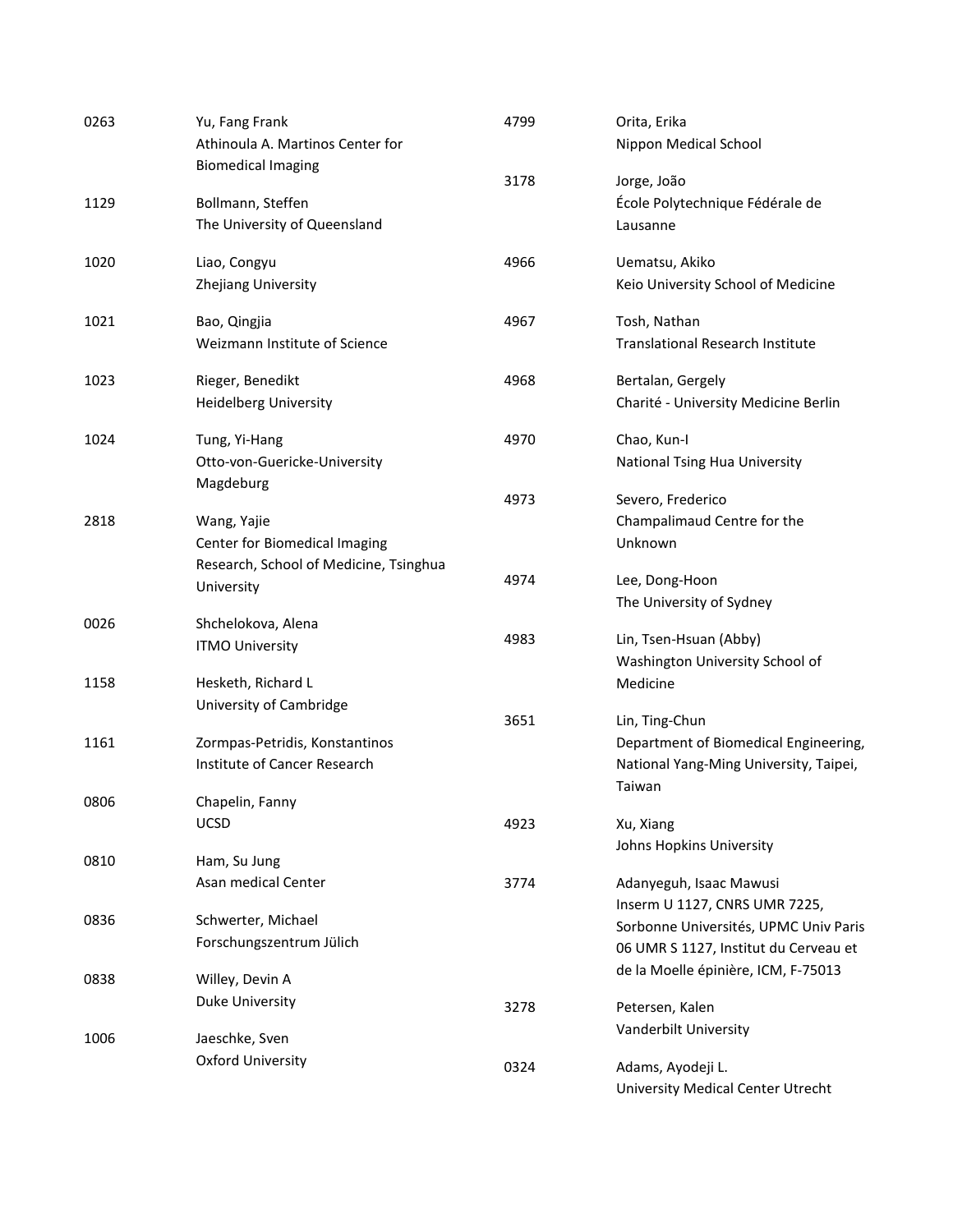| 0226 | Remer, Justin<br>Brown University Warren Alpert School | 0747 | Chad, Jordan A.<br><b>Baycrest Health Sciences</b> |
|------|--------------------------------------------------------|------|----------------------------------------------------|
|      | of Medicine                                            | 0749 | McKinnon, Emilie T.                                |
| 0227 | Wang, Anna Min                                         |      | Medical University of South Carolina               |
|      | Johns Hopkins University School of                     |      |                                                    |
|      | Medicine                                               | 0750 | Hu, Yuxin                                          |
|      |                                                        |      | <b>Stanford University</b>                         |
| 0425 | Patriat, Remi                                          |      |                                                    |
|      | University of Minnesota                                | 0036 | Jeurissen, Ben<br>University of Antwerp            |
| 0893 | Ye, Zezhong                                            |      |                                                    |
|      | Washington University School of                        | 1205 | Gao, Yu                                            |
|      | Medicine                                               |      | University of California, Los Angeles              |
| 0586 | Kemper, Valentin G.                                    | 0740 | Howard, Amy                                        |
|      | Maastricht University                                  |      | University of Oxford                               |
| 0371 | Keil, Vera Catharina                                   | 3879 | Kumaragamage, Chathura                             |
|      | University Hospital Bonn                               |      | <b>McGill University</b>                           |
|      |                                                        | 0166 | Li, Yudu                                           |
| 1234 | Li, Chao                                               |      | University of Illinois at Urbana-                  |
|      | University of Cambridge                                |      | Champaign                                          |
| 0729 | Dolui, Sudipto                                         |      |                                                    |
|      | University of Pennsylvania                             | 1058 | Lam, Fan<br>University of Illinois at Urbana-      |
| 1213 | Guo, Jia                                               |      | Champaign                                          |
|      | Columbia University                                    |      |                                                    |
|      |                                                        | 0400 | El Hallaoui, Karim                                 |
| 0797 | Inglese, Marianna                                      |      | The University of Hong Kong                        |
|      | Department of Surgery and Cancer,                      |      |                                                    |
|      | Imperial College London                                | 0406 | Pavuluri, KowsalyaDevi                             |
|      |                                                        |      | Johns Hopkins University School of                 |
| 0798 | Körzdörfer, Gregor                                     |      | Medicine                                           |
|      | Siemens Healthcare GmbH                                | 1258 | Rega, Marilena                                     |
| 0815 | Schlaeger, Sarah                                       |      | <b>UCLH</b>                                        |
|      | <b>Technical University of Munich</b>                  |      |                                                    |
|      |                                                        | 0876 | Sengupta, Ayan                                     |
| 0817 | Kogelman, Bauke                                        |      | University of Nottingham                           |
|      | Leiden University Medical Center                       | 0055 | Bai, Ruiliang                                      |
| 1244 | MARTEL, Dimitri                                        |      | Zhejiang University                                |
|      | NYU Langone Health                                     |      |                                                    |
|      |                                                        | 5128 | Severo, Frederico                                  |
| 5334 | Hsu, Yi-Cheng                                          |      | Champalimaud Centre for the                        |
|      | Medical Center University of Freiburg,                 |      | Unknown                                            |
|      | Faculty of Medicine                                    |      |                                                    |